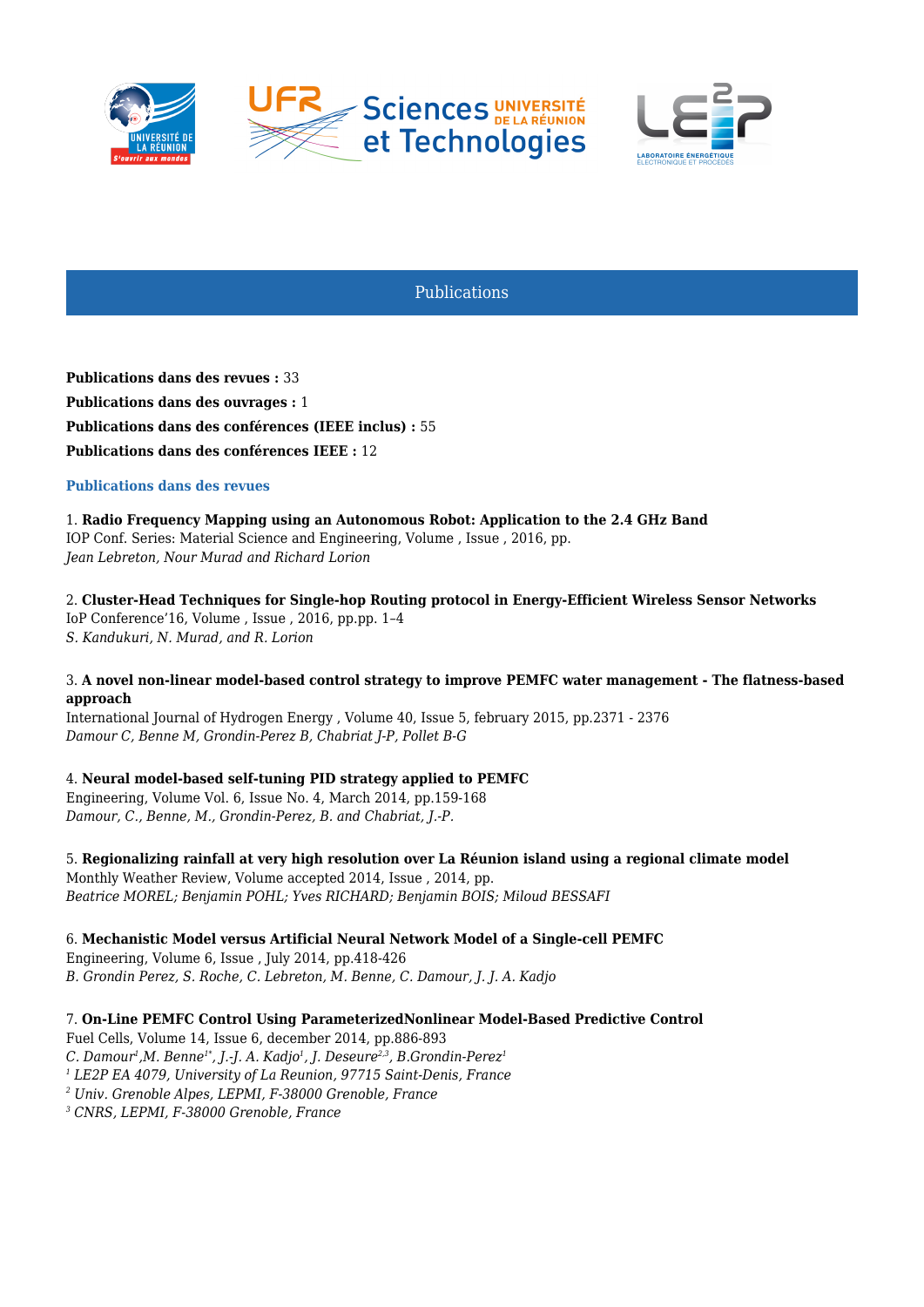#### 8. **Real-time implementation of a neural model-based self-tuning PID strategy for oxygen stoichiometry control in PEM fuel cell**

International of Hydrogen Energy, Volume 39, Issue 24, August 2014, pp.12819-12825 *C. Damour, M. Benne, C. Lebreton, J. Deseure, B. Grondin-Perez*

# 9. **Lifetime optimization of wireless sensor network by a better nodes positioning and energy distribution**

IOP Conf. Series: Material Science and Engineering, Volume vol. 67, Issue , October 2014, pp. *Jean Lebreton and Nour Murad*

# 10. **Fast NMPC scheme of a 10 kW commercial PEMFC**

International Journal of Hydrogen Energy, Volume 38, Issue 18, June 2013, pp.7407–7413 *Damour C\*, Benne M\*, Kadjo J-J A\*, Rosini S\*\* and Grondin-Perez B\* \* LE2P, University of La Reunion \*\* LITEN, CEA France*

### 11. **Estimation of MEA parameters and prediction of PEM fuel cells electrical performances using numerical modelling**

Russian Journal of Electrochemistry, Volume 49, Issue 4, avril 2013, pp.313–323 *Kadjo A. J-J\*, Martemianov S\*\* and Chabriat J-P\* \* LE2P, University of La Reunion \*\* PPRIME, University of Poitiers*

# 12. **Ultra-Low Power, Low Voltage, Self-Powered Resonant DC-DC Converter for Energy Harvesting**

Journal Low Power Electronic, Volume 9, Issue , April 2013, pp.103-107 *Salah-Eddine Adami\*\*, Nicolas Degrenne\*\*, Walid Haboubi\*, Hakim Takhedmit\*, Denis Labrousse\*\*\*, François Costa\*\*\*, Bruno Allard\*\*, Jean Daniel Lan Sun Luk, Laurent Cirio\*, Odile Picon\*, and Christian Vollaire\*\* (\*) ESYCOM, Univ. Paris-Est Marne La Valée, (\*\*) AMPERE, Ecole Centrale de Lyon, (\*\*\*) SATIE, Ecole Normale Supérieure Cachan*

# 13. **Innovative model-based control approach of a proton exchange membrane fuel cell system**

Journal of Power Sources, Volume 206, Issue 0, 2012, pp.144 - 152 *Damour C.\*, Grondin D.\*, Benne M.\*, Grondin-Perez B.\*, Deseure J.\*\* and Chabriat J.-P.\* \* LE2P, University of La Reunion \*\* LEPMI, UMR CNRS 5279, France*

14. **Energy efficiency improvement of an industrial crystallization process using linearizing control** Journal of Crystallization Process and Technology, Volume 2, Issue 2, avril 2012, pp.44-54 *Damour C.\*, Benne M.\*, Boillereaux L.\*\*, Grondin-Perez B.\* and Chabriat J.-P.\* \* LE2P, University of La Reunion \*\* GEPEA, UMR CNRS 6144, France*

# 15. **Hurricane track forecast cones from fluctuations**

Nature, Scientific Reports, Volume 2, Issue 446, 2012, pp. *Meuel T., Prado G., Seychelles F., Bessafi M. and Kellay H.*

# 16. **Network lifetime maximising distributed forwarding strategies in ad hoc wireless sensor networks**

Communications, IET (Institution of Engineering and Technology), Volume 6, Issue 14, September 2012, pp.2138-2148 *Panigrahi, B.\*, De, S \*, Panda, B. S.\*, Lan Sun Luk, J. D.*

*(\*) IIT New Dehli*

#### 17. **Multivariable linearising control of a cane sugar crystallization process** Journal of Process Control, Volume 21, Issue 1, janvier 2011, pp.46-54 *Damour C.\*, Benne M.\*, Boillereaux L.\*\*, Grondin-Perez B.\* and Chabriat J.-P.\* \* LE2P, University of La Reunion \*\* GEPEA, CNRS UMR 6144, France*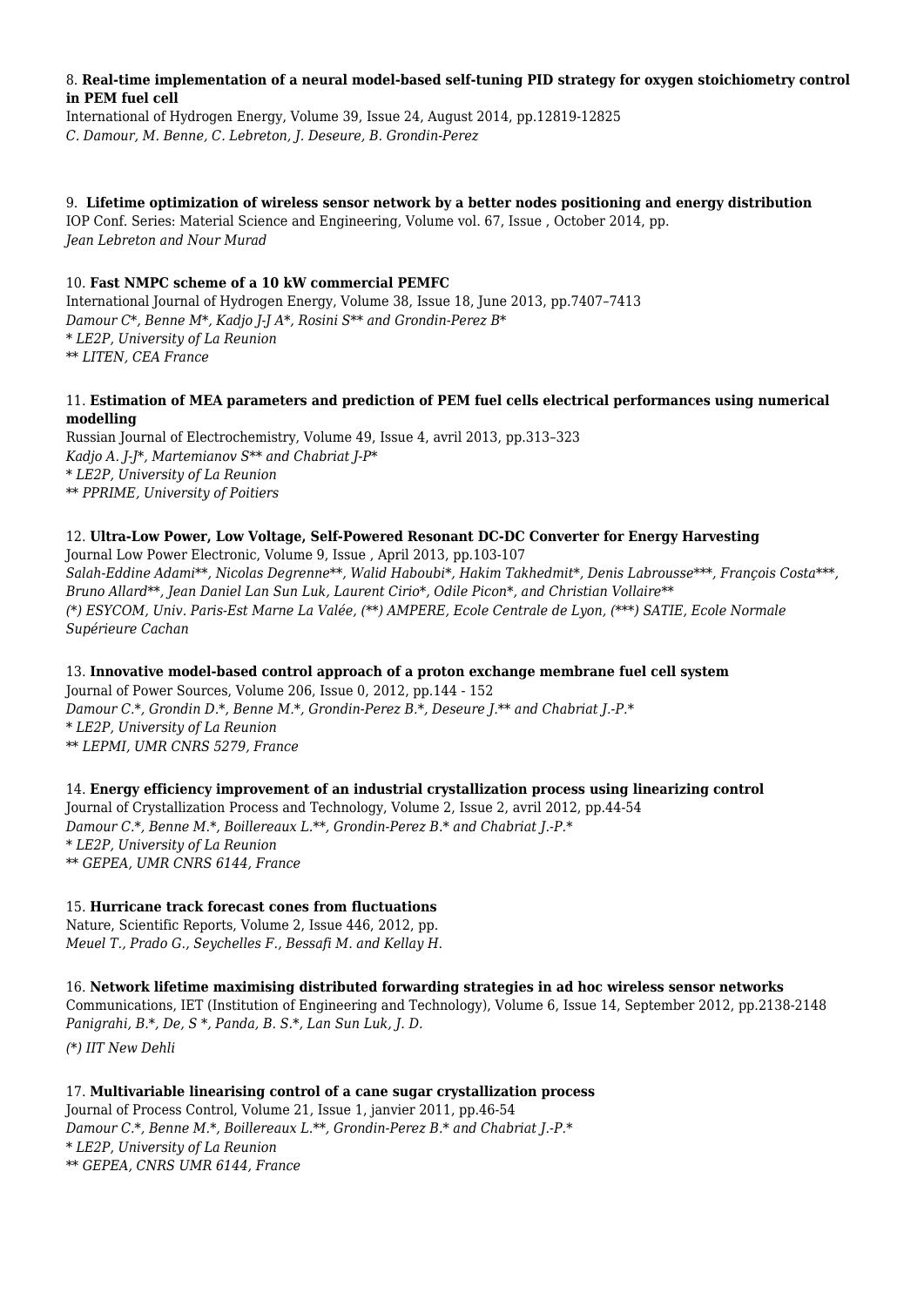#### 18. **NMPC of an industrial crystallization process using model-based observer**

Journal of Industrial and Engineering Chemistry, Volume 16, Issue 5, septembre 2010, pp.708-716 *Damour C.\*, Benne M.\*, Boillereaux L.\*\*, Grondin-Perez B.\* and Chabriat J.-P.\* \* LE2P, University of La Reunion \*\* GEPEA, CNRS UMR 6144, France*

### 19. **Soft-sensor for industrial sugar crystallization: on-line mass of crystal, concentration and purity measurement**

Control Engineering Practice, Volume 18, Issue 8, aout 2010, pp.839-844 *Damour C., Benne M., Grondin-Perez B. and Chabriat J.-P.*

# 20. **Nonlinear predictive control based on artificial neural network model for industrial crystallization**

Journal of Food Engineering, Volume 99, Issue 2, juillet 2010, pp.225-231 *Damour C., Benne M., Grondin-Perez B. and Chabriat J.-P.*

# 21. **Thermo-mechanical phenomena in PEM fuel cells**

International Journal of Energy Research, Volume 34, Issue , mai 2010, pp.635-642 *Martemianov S. and Bograchev D. and Grandidier J.-C. and Kadjo A. J.-J.*

### 22. **Nocturnal temperature changes over tropics during CAWSES-III campaign: Comparison with numerical models and satellite data**

Journal of Atmospheric and Solar-Terrestrial Physics, Volume 72, Issue 16, 2010, pp.1171-1179 *Jaya Prakash Raju U., Keckhut P., Courcoux Y., Marchand M., Bekki S., Morel B., Bencherif H. and Hauchecorne A.*

# 23. **Study of complete WPT system for WSN applications at low power level**

IEE ELectronics Letters, Volume 46 - Issue 8, Issue , Avril 2010, pp.597-598 *S. Rivière, A. Douyère, F. Alicalapa, and J.D. Lan Sun Luk*

### 24. **A Compact Rectenna Device at Low Power Level**

Progress In Electromagnetics Research C, Volume 16, Issue , 2010, pp.137-146 *S. Riviere, F. Alicalapa, A. Douyere, and J.-D. Lan Sun Luk*

### 25. **On-line estimation of mother liquor purity during the final stage of a cane sugar crystallization plant using neural network**

International Sugar Journal, Volume CXI, Issue 1332, décembre 2009, pp.751-756 *Grondin-Perez B., Benne M., Damour C. and Chabriat J-P*

26. **Identification of an industrial predictor of C massecuite purity using neural networks** Zucker Industrie, Volume 134, Issue 59, mars 2009, pp.178

*Grondin-Perez B., Benne M. and Chabriat J.-P.*

#### 27. **Diurnal changes in middle atmospheric H2O and O3: Observations in the Alpine region and climate models Diurnal changes in middle atmospheric H2O and O3: Observations in the Alpine region and climate models**

Journal of Geophysical Research, Volume 113, Issue , 2008, pp. *Haefele A., Hocke K., Kämpfer N., Keckhut P., Marchand M., Bekki S., Morel B., Egorova T. and Rozanov E.* 

# 28. **Efficiency Microwave Rectenna Circuit: Modelling and Design**

IEE Electronics Letters, Volume 44 - Issue 24, Issue , Novembre 2008, pp. *DOUYÈRE A., LAN SUN LUK J-D. and ALICALAPA F.*

# 29. **Supervision of C crystallisation in Bois Rouge sugar mill using on-line crystal content estimation using synchronous microwave and refractometric brix measurements**

Journal of Food Engineering, Volume 76, Issue 4, octobre 2006, pp.639-645 *Grondin-Perez B., Benne M. and Chabriat J.-P.*

30. **Industrial multistep predictor of mother liquor purity of the final stage of cane sugar crystallization plant** Journal of Food Engineering, Volume 66, Issue 3, février 2005, pp.361-367 *Grondin-Perez B., Benne M., Bonnecaze C. and Chabriat J.-P.*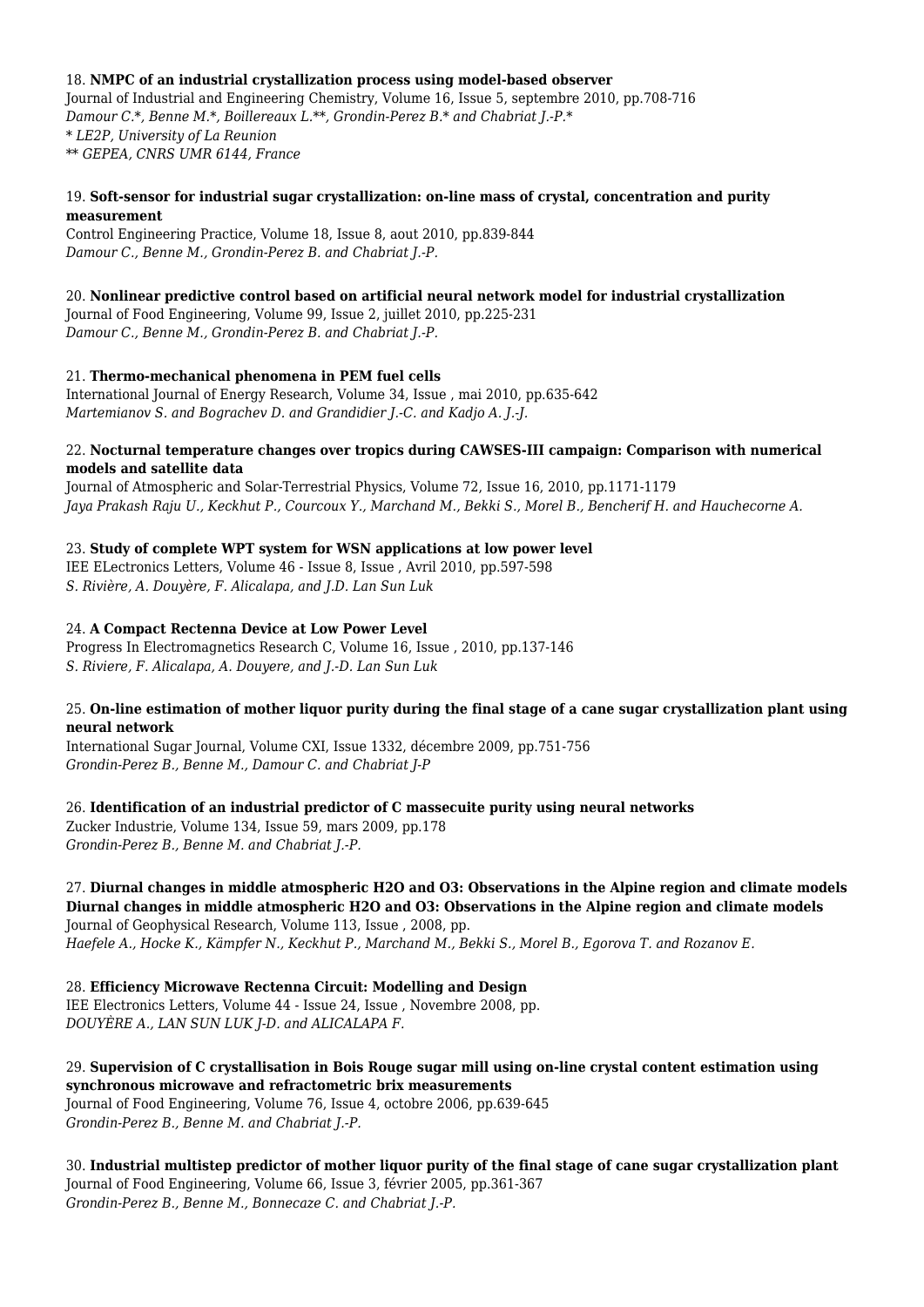#### 31. **ANNs for modeling and predictive control of an industrial evaporation process**

Journal of Food Engineering, Volume 46, Issue 4, décembre 2000, pp.227 234 *Benne M., Grondin-Perez B., Chabriat J.-P. and Hervé P.*

#### 32. **Modelling of evaporation and crystallisation processes in sugar cane industry. Part 2 : structure and performance of the models**

International Sugar Journal, Volume 101, Issue 1209, septembre 1999, pp.457-461 *Benne M., Grondin-Perez B., Lan-Sun-Luk J.-D. and Chabriat J.-P.*

#### 33. **Modelling of evaporation and crystallisation processes in sugar cane industry. Part 1 : a new approach using neural networks**

International Sugar Journal, Volume 101, Issue 1208, août 1999, pp.418-422 *Benne M., Grondin-Perez B., Lan-Sun-Luk J.-D. and Chabriat J.-P.*

#### **Publications dans des ouvrages**

#### 1. **A Method for Mapping Monthly Solar Irradiation Over Complex Areas of Topography: Reunion Island's Case Study**

Climate Smart Technologies - Integrating Renewable Energy and Energy Efficiency in Mitigation and Adaptation Responses, Volume 978-3-642-37752-5 (ISBN), Issue , 2013, pp.295-306 *Miloud Bessafi, Béatrice Morel, Jean-Daniel Lan-Sun-Luk, Jean-Pierre Chabriat and Patrick Jeanty*

#### **Publications dans des conférences**

#### 1. **An Energy-Efficient Addressing Mechanism for Wake-up Radio Systems**

IEEE Wireless Telecommunications Symposium 2016, London, Volume , Issue , 18-20 April 2016, pp. *Jean Lebreton and Nour Murad*

### 2. **Energy- Efficient Cluster-Based Protocol using An Adaptive Data Aggregative Window Function (ADAWF) for Wireless Sensor Networks**

IEEE WoWMoM'16, Portugal (in reviewing), Volume , Issue , June 2016, pp.1–3 *S. Kandukuri, J. M. Lebreton, N. Murad, R. Lorion, and J. D. LAN-SUN-LUK*

#### 3. **Energy-Efficient Data Aggregation Techniques for Exploiting Spatio-Temporal Correlations in Wireless Sensor Networks**

IEEE WTS'16, London, Volume , Issue , April 2016, pp.pp. 1–6 *S. Kandukuri, N. Murad, R. Lorion, and J. D. LAN-SUN-LUK*

#### 4. **DC-Pass Filter Conception for CPW Rectenna Design**

IEEE Conference Radio and Antenna Days of the Indian Ocean (RADIO), Volume , Issue , Septembre 2015, pp. *J. Rivière, A. Douyère , F. Alicalapa and J.-D. Lan Sun Luk*

#### 5. **Wireless Low Power Transmission by microwaves in ISM Band**

New electrical technologies for environment congress (ISNPEDADM), Volume , Issue , octobre 2015, pp. *A. Douyère, J. Rivière, J-D. Lan Sun Luk and J-P Chabriat*

### 6. **Analyse des performances d'un réseau de rectennas miniatures pour la télé-alimentation de dispositifs à faible consommation**

Journées Nationales Micro-ondes (JNM), Volume , Issue , Juin 2015, pp. *J. Rivière, A. Douyère and J-D. Lan Sun Luk*

# 7. **Implementation of a Wake-up Radio Cross-Layer Protocol in OMNeT++/MiXiM**

2nd International OMNeT++ Community Summit 2015, Volume , Issue , 3-4 September 2015, pp. *Jean Lebreton and Nour Murad*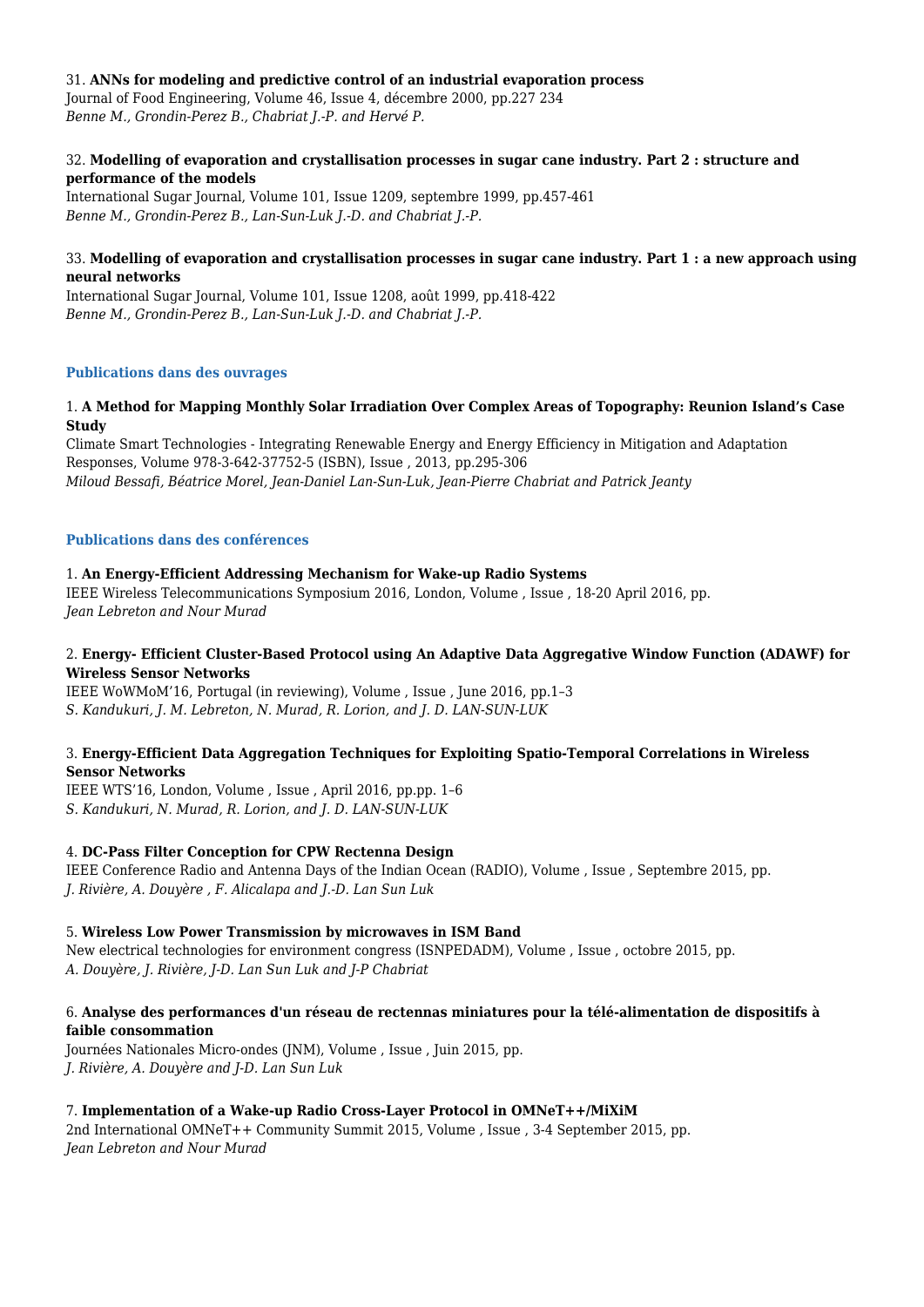### 8. **Real-Time Radio Signal Mapping using an Autonomous Robot**

IEEE Radio and Antenna Days of the Indian Ocean, Volume , Issue , 21-24 September 2015, pp. *Jean Mickael Lebreton, Nour Murad and Richard Lorion*

### 9. **Thrust produced by corona discharge – Application to electrohydrodynamic propulsion**

AIAA Science and Technology Forum and Exposition 2014, Volume , Issue , June 2014, pp. *Moreau Eric (\*), Benard Nicolas (\*), Lan Sun Luk Jean Daniel(\*\*), Chabriat Jean-Pierre (\*\*)* 

# 10. **Improved Circuit Model Of Photovoltaic Cell For Energy Harvesting Application (accepted)**

17th IEEE Mediterranean Electrotechnical Conference, Beirut, Lebanon, April 13-16, 2014, Volume , Issue , April 13-16, 2014, Beirut, Lebanon 2014, pp.

*Rahma Aloulou, P-O lucas de Peslouan, J. Armand , Hassene Mnif, Frederic Alicalapa, Mourad Loulou*

11. **Design and performance analysis of a small rectenna array for low wireless energy harvesting** Radio and Antenna Days of the Indian Ocean (RADIO 2014), Volume , Issue , 7-10 April 2014, pp. *J. Rivière, A. Douyère and J.-D. Lan Sun Luk*

12. **Lifetime optimization of wireless sensor network by a better nodes positioning and energy distribution** Radio and Antenna Days of the Indian Ocean (RADIO 2014), Volume , Issue , 7-10 April 2014, pp. *Jean Lebreton and Nour Murad*

# 13. **Clustering and solar radiance prediction**

European Conference on Data Analysis, ECDA 14,Bremen, 2-4 Juil., Volume , Issue , July 2014, pp. *Ralambondrainy Henri \*; Lechevallier Yves \*\*; Lan-Sun-Luk Jean-Daniel; Chabriat Jean-Pierre (\*LIM, Université de La Réunion,\*\* INRIA, Paris-Rocquencourt)*

14. **Impact of the coupling effect and the DC-combining configuration on a compact rectenna array** Journal of physics - Conference series: Material Science and Engineering, Volume 67, Issue 012009, 7-10 avril 2014, pp.1-4 *J. Riviere, A. Douyère and J.-D. Lan Sun Luk*

15. **Lifetime Optimization of Wireless Sensor Network by a Better Nodes Positioning and Energy Distribution** 2nd Radio and Antenna Days of the Indian Ocean, Volume , Issue , 7-10 April 2014, pp.p. 19 *Jean Lebreton and Nour Murad*

16. **Energy-efficient clustering algorithm based on energy variance for Wireless Sensor Networks** IEEE ComSoc Technical co-sponsorship SaCoNeT'2013, 4th Edition, Volume , Issue , september 2013, pp. *Randriatsiferana R-S-A\*, Lorion R\*, Alicalapa F\* and Harivelo F\*\* \*LE2P, University of La Reunion \*\* LIM, University of La Reunion*

# 17. **Radiation budget in the regional climate model RegCM4: simulation results from two different radiative schemes over the South-Western Indian Ocean**

EGU General Assembly, Vienna, Austria, Volume , Issue , 2013, pp. *Li Peng\*, Morel Beatrice\*, Bessafi Miloud\*, Solmon Fabien\*\* and Chiacchio Marc\*\* \* LE2P, University of La Reunion \*\* ICTP, Italia*

# 18. **A New Concept of Regenerative Fuel Cell**

Actes : FDFC 2013, Volume , Issue , april 2013, pp. *Tan C-C\*, Kadjo J-J A\*, Deseure J\*\* and Chabriat J-P\* \* LE2P, University of La Reunion \*\* LEPMI, UMR CNRS 5279, France*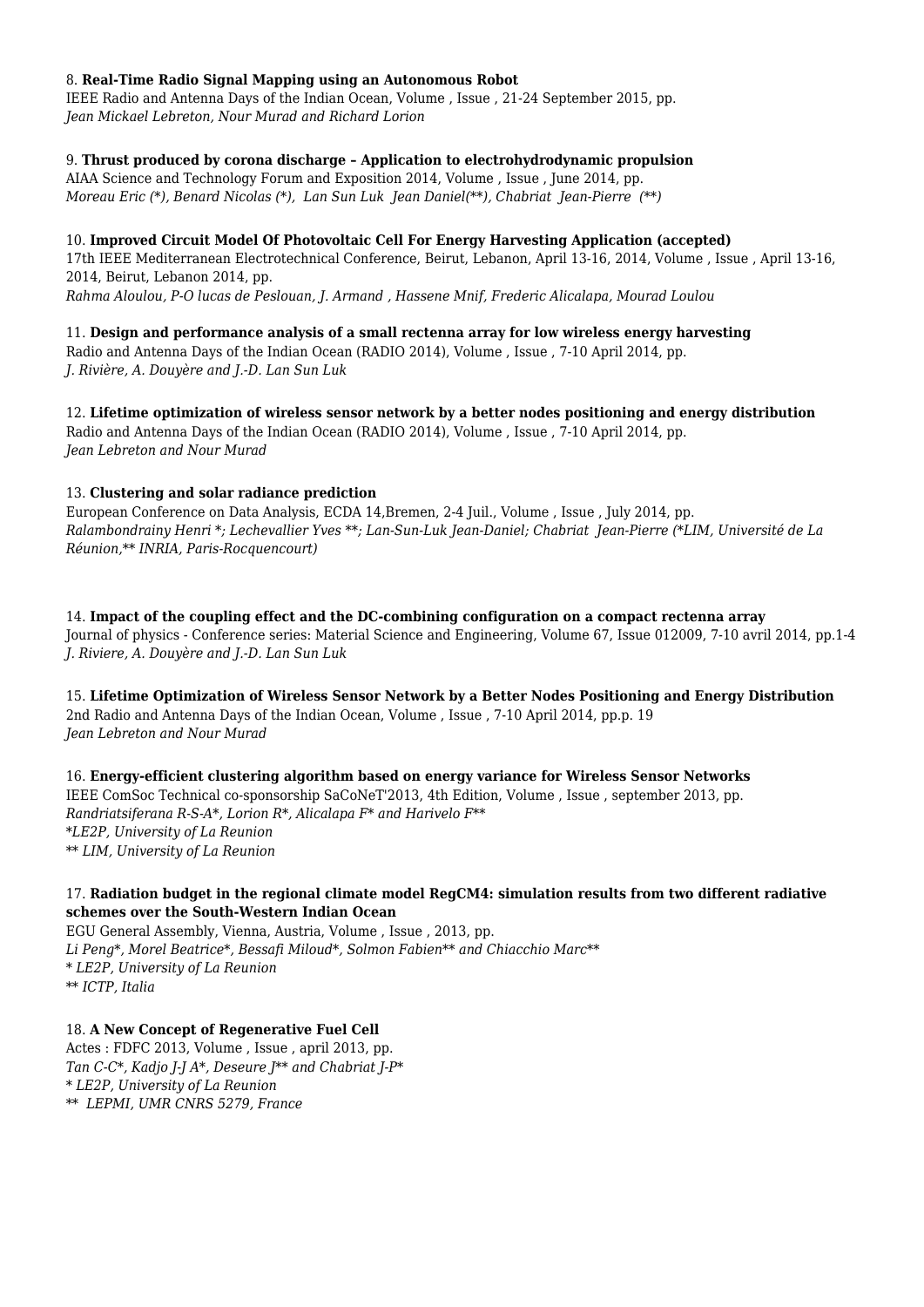# 19. **A clustering algorithm based on energy variance and coverage density in centralized hierarchical Wireless Sensor Networks (accepted for publication at the IEEE AFRICON 2013 conference sept. 2013)**

IEEE AFRICON 11th edition, Volume , Issue , sept 2013 2013, pp. *Randriatsiferana R-S-A\*, Alicalapa F\*, Lorion R\* and Aquil-Mirza Mohammed\*\* \* LE2P,University of La Reunion \*\* Birla Institute of Technology and Science (BITS), Dep. of Electrical and Electronics Engineering, Pilani, Rajasthan, India*

# 20. **Influence of the impurities on the sucrose crystal growth on a crystallisation pilot plant** Actes : ISSCT XXVIII, Volume , Issue , June 2013, pp.

*Latchoumaya D<sup>1</sup> , Poschenrieder S<sup>2</sup> , Damour C<sup>3</sup> , Jeanty P<sup>3</sup> , Shum Cheong Sing A<sup>4</sup> and J-P. Chabriat<sup>3</sup> Sugar Mill of Bois-Rouge, La Reunion - France Technische Universität Müchen, Germany LE2P, University of La Reunion - France LCSNSA, University of La Reunion - France*

# 21. **Experimental study of rectenna coupling at low power level**

Journal of physicis - IOP Conference Series: Materials Science and Engineering, Volume 44, Issue ISSN : 1757-8981, September 2013, pp. *A. Douyere, F. Alicalapa, S. Riviere and J.-D. Lan Sun Luk*

# 22. **Conception et réalisation d'un convertisseur RF/DC dédié à la collecte de faibles niveaux de puissance**

Journées Nationales Micro-ondes, JNM 2013, Volume , Issue , Mai 2013, pp. *Alexandre Douyère, Samuel Rivière\*, Jérôme Rivière, Frédéric Alicalapa et J.-D Lan Sun Luk*

*(\*) OSCADI, Réunion*

# 23. **Caractérisation complète d'une rectenna miniaturisée**

Journées Nationales Micro-ondes, JNM 2013, Volume , Issue , Mai 2013, pp. *Oualid Makhlouf\*, Thi Quynh Van Hoang\*, Eric Séguenot\*\*, Alexandre Douyère, Jean-Lou Dubard\*, Jean-Daniel Lan Sun Luk*

*(\*) LEAT, Univerisité Nice-Sophia Antipolis, (\*\*) Orange Labs, La Turbie*

# 24. **A Novel Dual-Frequency Rectifier Based on a 180° Hybrid Junction for RF Energy Harvesting**

European Conference on Antennas and Propagation, EuCAP 2013, Volume , Issue , April 2013, pp. *Hakim Takhedmit (\*), Laurent Cirio (\*), Zied Saddi (\*), Jean Daniel Lan-Sun-Luk , Odile Picon (\*) (\*), ESYCOM, Université Paris-Est Marne-la- Vallée, France*

# 25. **Clustering daily solar radiation from Reunion Island using data analysis methods**

International Conference on Renewable Energy and Power Quality, ICREPQ 13, Volume , Issue , March 2013, pp. *P. Jeanty, M. Delsaut\*, L. Trovalet, H. Ralambondrainy\*, J.D. Lan-Sun-Luk, M. Bessafi, P. Charton\*, J.P Chabriat (\*) LIM, Université de la Réunion*

### 26. **Modèle électrique équivalent dédié à l'estimation d'associations série et parallèle de circuits rectennas à 2.45 GHz**

Journées Nationales Micro-ondes, JNM 2013, Volume , Issue , Mai 2013, pp. *Takhedmit Hakim\*, Cirio Laurent\*, Lan-Sun-Luk Jean Daniel, Picon Odile\* (\*) ESYCOM, Paris*

### 27. **Rectenna à faible niveau de puissance pour la récupération et la conversion d'énergie électromagnétique à 1.8 et 2.45 GHz**

Journées Nationales Micro-ondes, JNM 2013, Volume , Issue , Mai 2013, pp. *Saddi Zied\*, Haboubi Walid\*, Takhedmit Hakim\*, Adami Salah-Eddine\*\*, Picon Odile\*, Lan-Sun-Luk Jean-Daniel, Costa François\*\*\*, Allard Bruno\*\*, Vollaire Christian\*\*, Cirio Laurent\* (\*) ESYCOM, Univ. Paris-Est Marne La Vallée, (\*\*) AMPERE, Ecole Centrale de Lyon, (\*\*\*) SATIE, Ecole Normale Supérieure Cachan*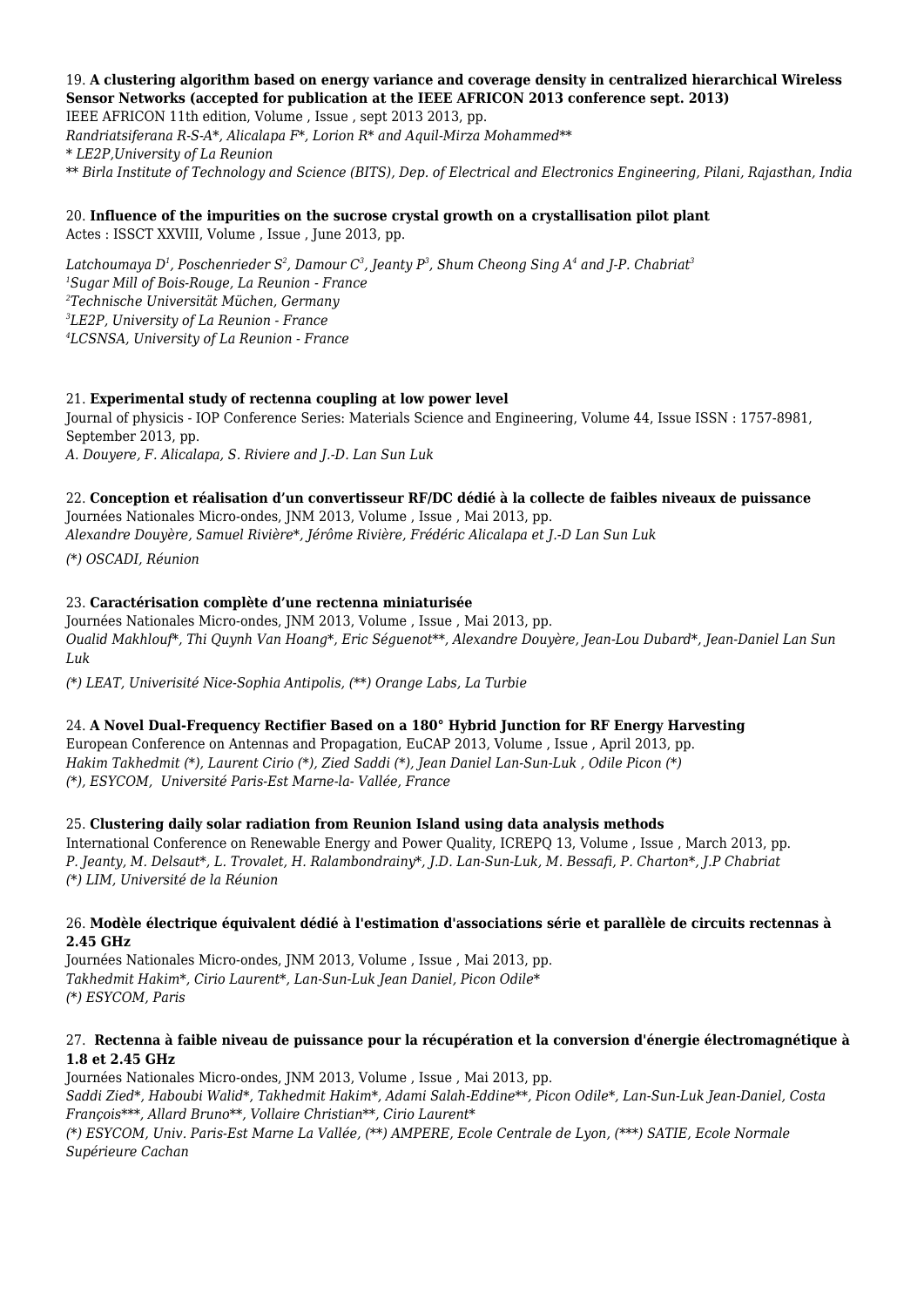### 28. **Clustering of solar irradiance**

European Conference on Data Analysis, ECDA 13, Volume , Issue , July 2013, pp. *Miloud Bessafi, Francisco de A. T. de Carvalho\*, Philippe \*\*\*, Mathieu Delsaut \*\*\*, Thierry Despeyroux\*\*, Patrick Jeanty, Jean Daniel Lan-Sun-Luk, Yves Lechevallier\*\*, Henri Ralambondrainy\*\*\*, Lionel Trovalet (\*) CIn/UFPE, Recife-PE, Brésil, (\*\*) INRIA, Paris-Rocquencourt, (\*\*\*) LIM, Université de la Réunion*

### 29. **Classification des journées de l'île de la Réunion en fonction des radiations solaires**

45ème journées de Statistique, SFDS 2013, Volume , Issue , Mai 2013, pp. *Miloud Bessafi, Francisco de A. T. de Carvalho\*, Philippe \*\*\*, Mathieu Delsaut \*\*\*, Thierry Despeyroux\*\*, Patrick Jeanty, Jean Daniel Lan-Sun-Luk, Yves Lechevallier\*\*, Henri Ralambondrainy\*\*\*, Lionel Trovalet (\*) CIn/UFPE, Recife-PE, Brésil, (\*\*) INRIA, Paris-Rocquencourt, (\*\*\*) LIM, Université de la Réunion*

### 30. **Network lifetime maximising distributed forwarding strategies in ad hoc wireless sensor networks**

Communications, IET, Volume 6, Issue 14, 2012, pp.2138-2148 *Panigrahi B.\*, De S.\*, Panda B. S.\* and Lan-Sun-Luk J. D.*

*(\*) IIT New Dehli*

### 31. **Forwarding and Routing Stateless Multi-Hop Protocol for Wireless Sensor Networks**

ICN 2012, The Eleventh International Conference on Networks, Volume , Issue , 2012, pp.165 to 168 *Rivo S. A. Randriatsiferana, Richard Lorion, Frederic Alicalapa, Fanilo Harivelo*

### 32. **PSO-based charge pump chip area minimization**

International Conference on Synthesis, Modeling, Analysis and Simulation Methods and Applications to Circuit Design (SMACD, Spain), Volume 1, Issue 15, 19-21 sept 2012 2012, pp.15-20 *Alicalapa Frederic\*, Lan-Sun-Luk Jean Daniel\*, Rahma Aloulou\*\*, Hassene Mnif\*\*\* and Mourad Loulou\*\*\* \* LE2P, University of La Reunion - France \*\* LETI-Lab-University of Sfax, TN \*\*\*National Engineering School of Sfax, University of Sfax, TN*

### 33. **Forwarding and Routing Stateless Multi-Hop Protocol for Wireless Sensor Networks**

ICN 2012 - 11th International Conference on Networks - IARIA, Volume , Issue , February 29 2012, pp.165-168 *Randriatsiferana Rivo S.A.\*, Lorion R\*, Alicalapa F\*, Harivelo F\*\* \* LE2P, University of La Reunion \*\*LIM, University of La Reunion*

# 34. **TCP SYN Protection: An Evaluation**

ICN 2012 - 11th International Conference on Networks - IARIA, Volume , Issue , March 5 2012, pp. *Anelli P\*, Harivelo F\* and Lorion R\*\* \* LIM, University of La Reunion \*\* LE2P, University of La Reunion*

#### 35. **Experimental study of rectenna coupling at low power level**

Radio and Antenna Days of the Indian Ocean (RADIO 2012), Volume , Issue , Septembre 2012, pp. *A. Douyere, F. Alicalapa, S. Riviere and J.-D. Lan Sun Luk*

#### 36. **A method for mapping monthly solar irradiation over complex topography areas: Reunion Island's case study**

International Conference on Technology Transfer and Renewable Energy, Volume , Issue , 2012, pp. *Miloud Bessafi, Béatrice Morel, Jean-Daniel Lan-Sun-Luk, Jean-Pierre Chabriat, Patrick Jeanty*

# 37. **An Accurate Linear Electrical Model Applied to a Series and Parallel 2.45 GHz Dual-Diode Rectenna Array**

6th European Conference on Antennas and Propagation (EUCAP'12), Volume , Issue , March 2012, pp. *Takhedmit H. \*, Cirio L. \*, Picon O. \*, Lan-Sun-Luk J-D*

*(\*) ESYCOM, Univ. Paris-Est Marne La Vallée*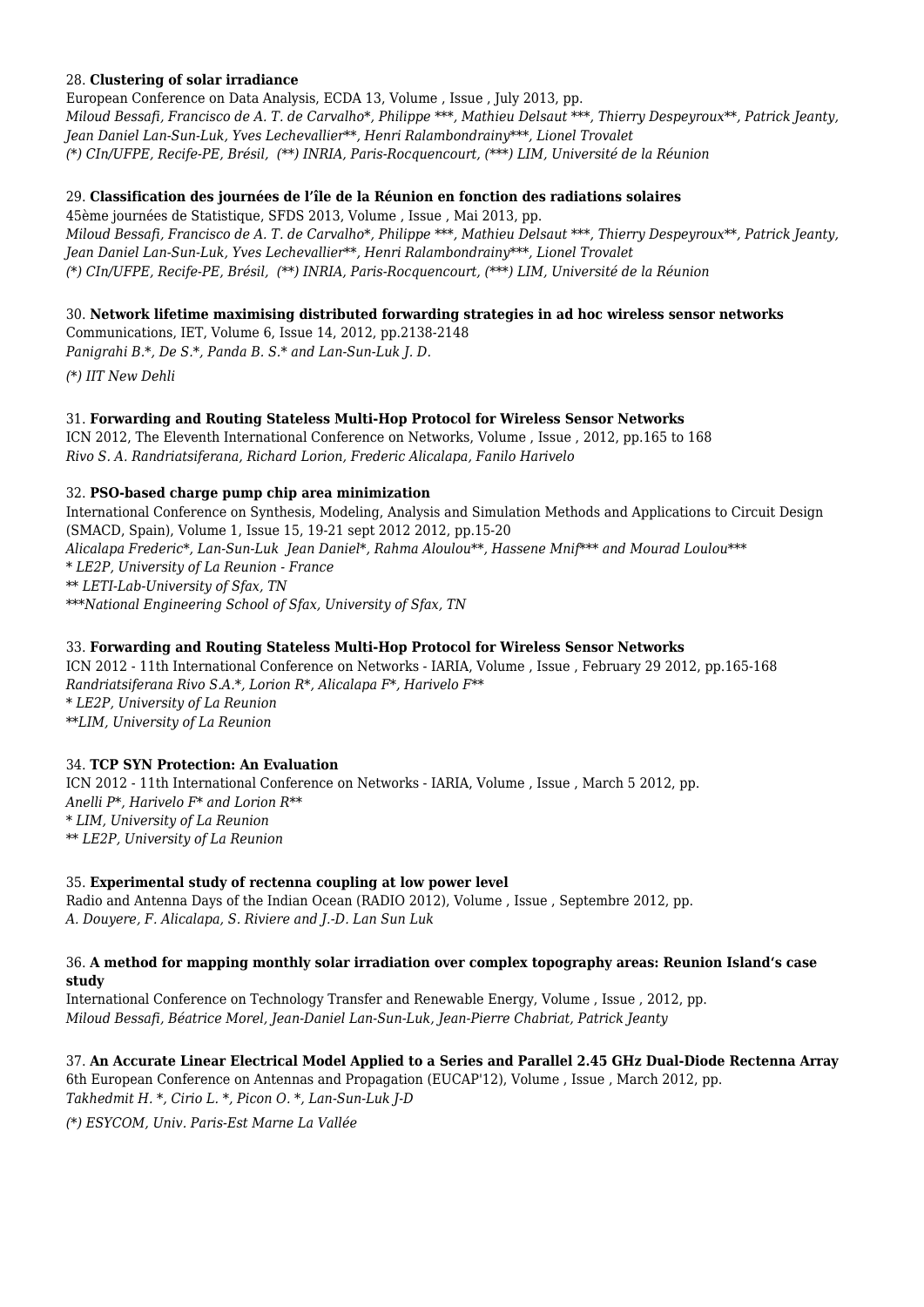#### 38. **Modelling of symmetric solid oxide cell to operate in steam electrolysis mode**

Actes : FDFC 2011, Volume , Issue , janvier 2011, pp. *Kadjo J.-J. A.\*, Deseure J.\*\*, Labatut L\*\*. and Dessemond L.\*\* \* LE2P, University of La Reunion \*\* LEPMI, UMR CNRS 5279, France*

#### 39. **Network RF energy scavenging for low-power sensors**

8th ICT-Asia Conference - information and communication technology (ICT), Volume , Issue , June 2011, pp. *Alicalapa F <sup>1</sup> , Lorion R <sup>1</sup> , Randriatsiferana R.S.A. <sup>1</sup> , De S <sup>2</sup> , Chatterjee S <sup>2</sup> , Ben-Ameur W <sup>3</sup> , Saxena N <sup>4</sup> ,*

*1 LE2P University of La Reunion*

*2 Indian Institute of Delhi*

*3 Institut Telecom SudParis*

*4 Sungkyunkwan University*

### 40. **TLM Design of a compact PIFA rectenna**

Electromagnetics in Advanced Applications (ICEAA), Volume , Issue , Septembre 2011, pp.508-511 *Thi Quynh Van Hoang, Alexandre Douyère, Jean-Lou Dubard, and Jean-Daniel Lan Sun Luk*

### 41. **Discrete element simulation: an efficient tool for optimizing powder processes from the sintering stage to the final properties**

Actes : TMS 2010, Volume , Issue , 2010, pp. *Martin C. L., Liu X., Kadjo A. J.-J.\* and Bouvard D. \* LE2P, University of La Reunion*

#### 42. **A neural model-based auto-tuning PID strategy to improve an industrial sugar crystallization process control**

Actes : FoodSim 2010, Volume , Issue , 2010, pp. *Grondin-Perez B., Beyou S., Benne M., Kadjo A. J.-J. and Chabriat J.-P.*

# 43. **Monitoring and Sensor Fault Detection via Observers for C-Grade Cane Sugar Crystallization**

FoodSim 2010, Volume , Issue , juin 2010, pp. *Boillereaux L.\*\*, Damour C.\*, Benne M.\*, Grondin-Perez B.\* and Chabriat J.-P.\* \* LE2P, University of La Reunion \*\* GEPEA, CNRS UMR 6144, France*

#### 44. **Energy-Efficient Greedy Forwarding Protocol for Wireless Sensor Networks**

Vehicular Technology Conference (VTC 2010-Spring), 2010 IEEE 71st, Volume , Issue , 16-19 May 2010, pp.1 - 5 *Panigrahi, B. (IIT Delhi); De, S. (IIT Delhi); Panda, B.S. (IIT Delhi); Lan Sun Luk, J.-D. (LE2P - Univ. de La Reunion)*

45. **Non-linear PID control strategy using NN to improve the control of industrial sucrose crystallization** Actes : XXIIe congrès de la Société Française de Génie Procédés, Volume , Issue , octobre 2009, pp. *Grondin-Perez B., Beyou S., Benne M. and Chabriat J.-P. ,*

46. **Model based soft-sensor for industrial crystallization. On-line mass of crystals and solubility measurement** Actes : International Conference on Biotechnology and Food Engineering 2009, Volume , Issue , juin 2009, pp. *Damour C., Benne M., Grondin B. and Chabriat J.-P.*

### 47. **Control improvement of a C sugar cane crystallization using an auto tuning PID controller based on linearization of a neural network**

Actes : International Conference on Biotechnology and Food Engineering, Volume , Issue , juin 2009, pp. *Beyou S., Grondin-Perez B., Benne M., Damour C. and Chabriat J.-P.*

48. **Soft-sensor for on-line mass of crystals measurement: application to cane sugar crystallization** Actes : Industrial Simulation Conference 2009, Volume , Issue , juin 2009, pp. *Damour C., Benne M., Grondin B. and Chabriat J.-P.*